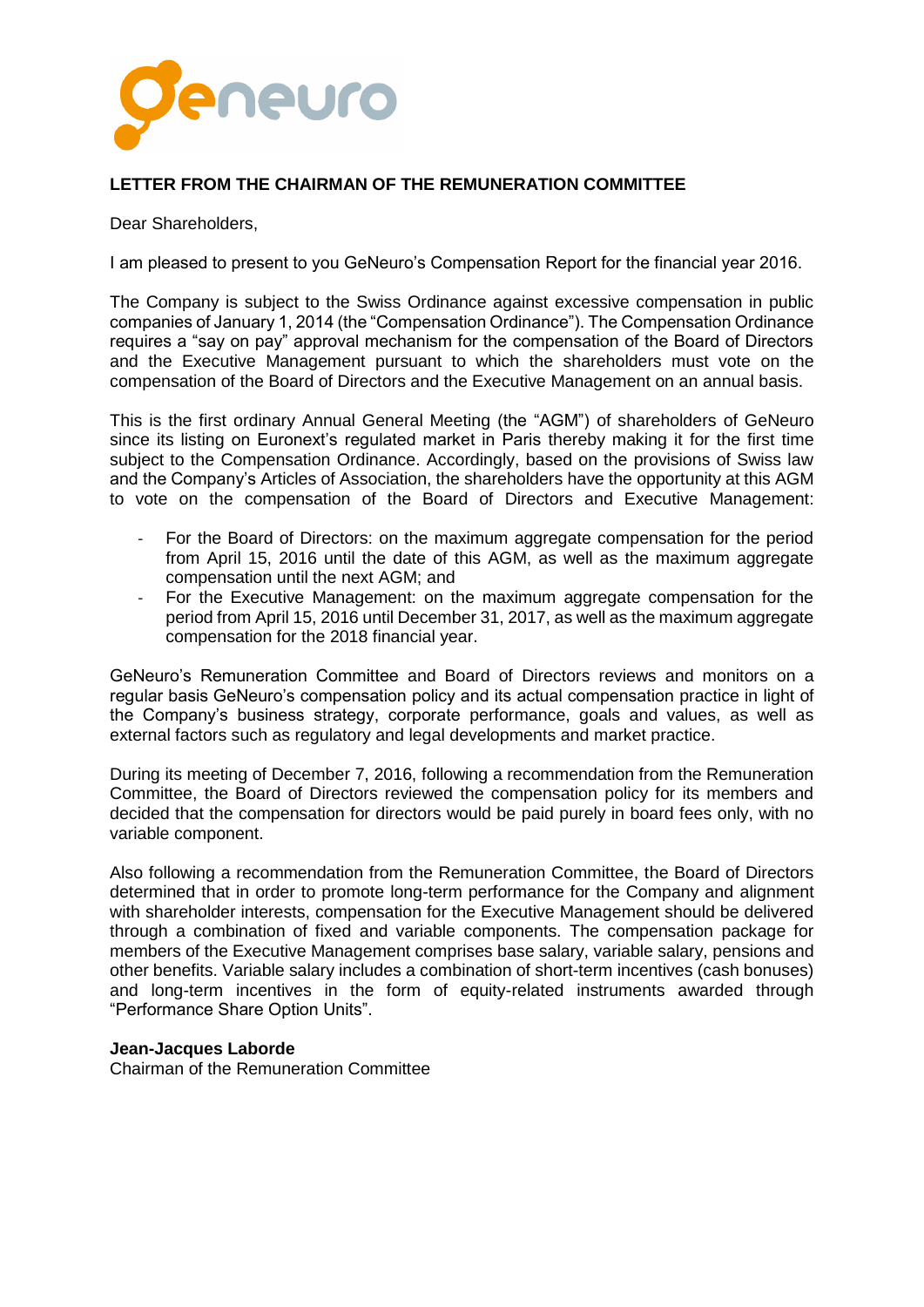

# **2016 COMPENSATION REPORT**

(free non-binding translation into English of the French language original prepared for the convenience of English speaking readers, for information purposes only)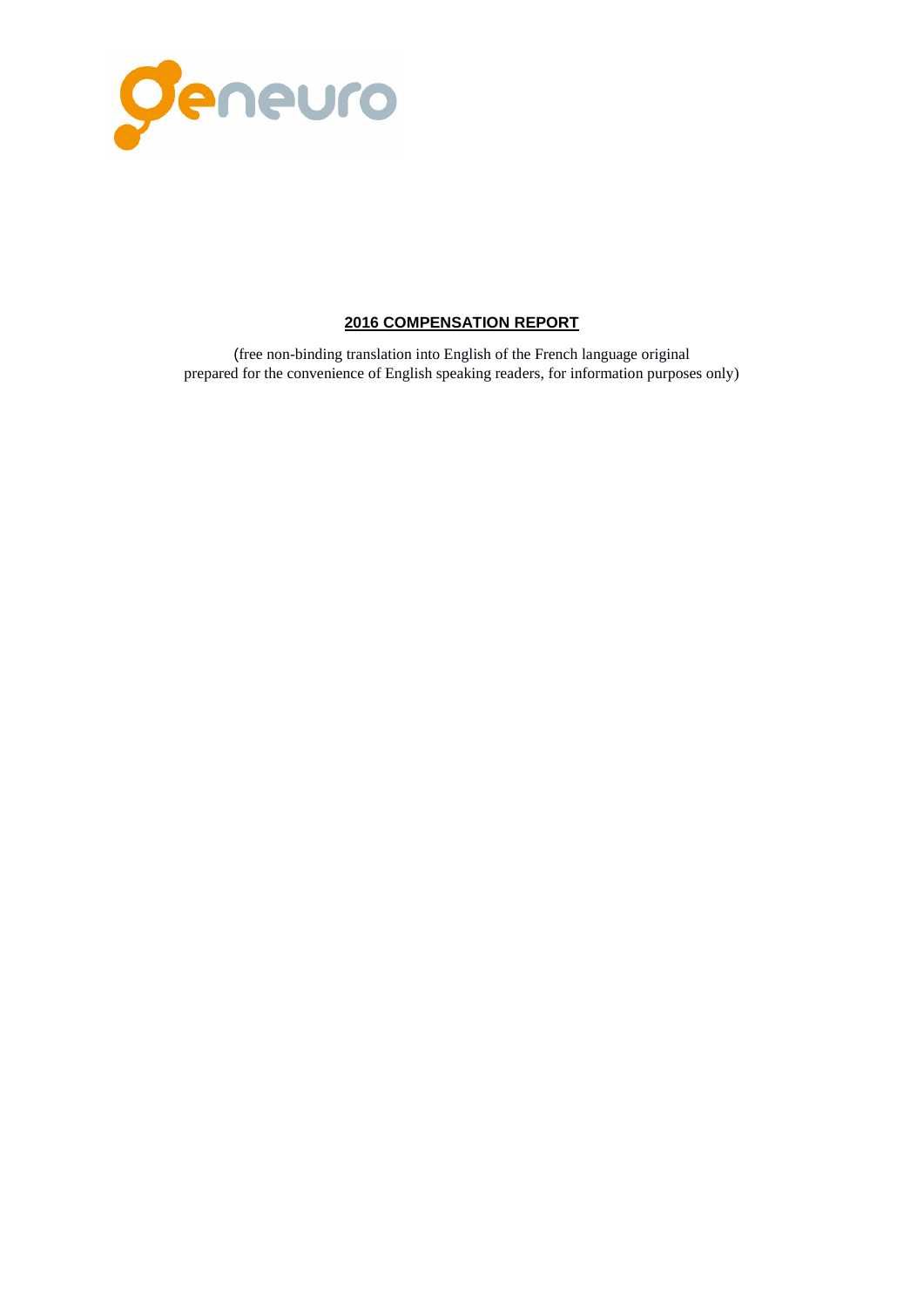# **INTRODUCTION**

This Remuneration Report provides the information required by the Swiss Ordinance against excessive compensation in public companies of January 1, 2014 (the "Compensation Ordinance"), the Company's Articles of Association (articles 35 and 45) and the Swiss Code of Best Practice for Corporate Governance (status August 28, 2014).

The Compensation Ordinance requires the Company to set out in its Articles of Association the principles for the determination of the compensation of the Board of Directors and the Executive Management. These principles have been included in the Articles which are available on the Company's web site in the French language original under [http://www.geneuro.com/data/documents/Statuts-avril-](http://www.geneuro.com/data/documents/Statuts-avril-2016.pdf)[2016.pdf\)](http://www.geneuro.com/data/documents/Statuts-avril-2016.pdf), together with the organisational rules and policies provided the basis for the principles of compensation.

In addition, we provide information to meet the compensation disclosure requirements under the Swiss Code of Obligations, art. 663 b bis.

# **COMPENSATION POLICY AND GUIDING PRINCIPLES**

GeNeuro's mission is to develop novel, safe and effective treatments against neurological disorders and autoimmune diseases (such as multiple sclerosis) by neutralizing causal factors encoded by HERVs, which represent 8% of human DNA.

GeNeuro recorded major milestones in 2016:

- The launch of a European Phase 2b study, CHANGE-MS, for GNbAC1, its lead product and a multiple sclerosis drug candidate, with the first injection at the end of April 2016 ;
- The successful initial public offering (IPO) of the Company in April on the regulated market of Euronext in Paris – this was one of the only two IPOs by biotech companies achieved in Paris during 2016 ;
- The agreement reached with its main development partner, Servier, to launch ANGEL-MS, a long-term extension study for patients with multiple sclerosis (MS) and treated with GNbAC1 under CHANGE-MS, with Servier committing to fully fund ANGEL-MS ;
- The completion of recruitment for CHANGE-MS at the end of December 2016, several months ahead of schedule ;
- The preparation of the expansion of GeNeuro's pipeline, with major steps towards launching a new Phase 2 clinical trial in Type 1 diabetes.

To achieve its ambitious goals, GeNeuro depends to a large extent on the quality, motivation and commitment of its employees and executive management. Accordingly, its compensation policy is designed to attract, motivate and retain its employees and promote the delivery of outstanding individual performance. The award of variable, performance-related compensation, and in particular share-based compensation components, is intended to promote an entrepreneurial mindset and approach whilst aligning long-term employee and shareholder interests.

#### **ORGANISATION AND COMPETENCIES**

For further details on the organization of the Company, please refer to Chapter 16 of the 2016 Document de Référence which provides more information on the Company's governance.

#### *Remuneration Committee*

The Remuneration Committee supports the Board of Directors in establishing and reviewing the compensation strategy and guidelines. Further, the Remuneration Committee supports the Board of Directors in preparing the proposals to the ordinary annual general meeting ("AGM") of shareholders regarding the compensation of the Board of Directors and the Executive Management.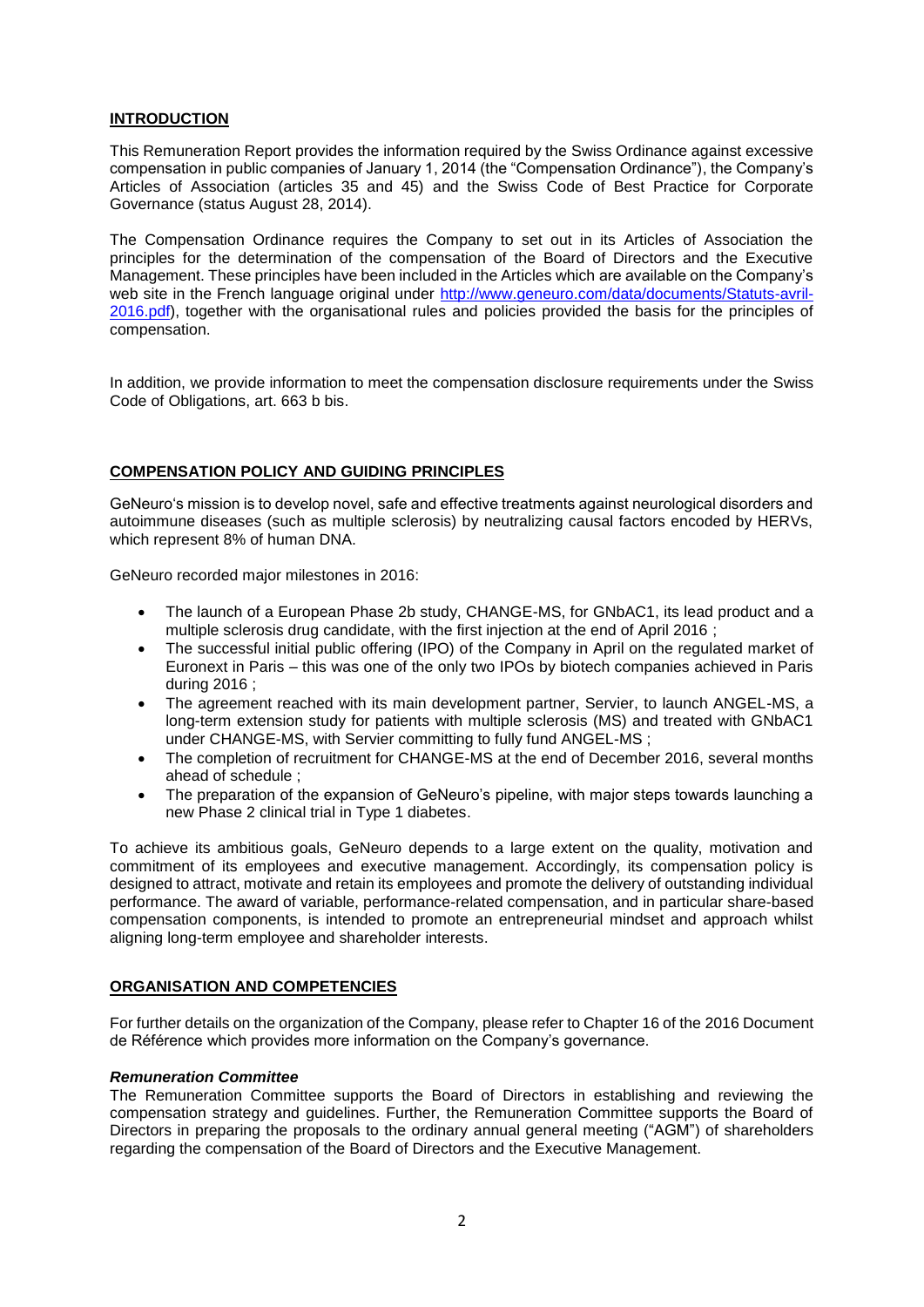# *The Role of the Board of Directors and the Remuneration Committee*

Following are the key matters on which the Remuneration Committee provides recommendations to the Board of Directors:

- Compensation strategy, system and guidelines
- Definition of performance criteria (for cash bonus and equity-based incentives)
- Assessment of performance and decision on vesting multiple for equity-based incentive plan
- Compensation of the Board of Directors
- Compensation of the Executive Management (base salary and variable incentive)
- Grant of equity-based incentives to staff other than to the Executive Management
- Proposals to the AGM for maximum compensation of Executive Management and Board of **Directors**
- Proposals on other compensation-related issues
- Compensation report to the shareholders

# *Description of Benchmarks Used, Salary Comparisons and Support from External Consultants*

A benchmark review of the total compensation of each member of the Board of Directors and Executive Management was performed by Willis Tower Watson, an independent external consulting firm, to assess market competitiveness of GeNeuro's compensation levels. Compensation data for 2015 and, when available, for 2016 of 14 Swiss and French peer biotechnology companies listed on the SIX Swiss Exchange, Euronext Paris and NASDAQ were collected. Each Executive Management position (except the CSO, who is employed by the French subsidiary) was evaluated by Willis Towers Watson, which found that the base salary of the CEO and Executive Management fall broadly around the 50th percentile point of the peer group and that the total direct compensation fall broadly within a range of the 25th to the 50th percentile of the peer group. It is intended that this benchmarking will be performed every 2-3 years to enable the Company to assess its competitiveness among its peer group. A more detailed compensation analysis is also expected to be conducted to encompass compensation structure, form of equity incentives, and directors' compensation.

#### *Shareholders' Vote*

For the first time since its listing on Euronext Paris, the Company is subject to the Compensation Ordinance, which requires a "say on pay" approval mechanism for the compensation of the Board of Directors and the Executive Management, under which shareholders must vote on the compensation of the Board of Directors and the Management Board on an annual basis.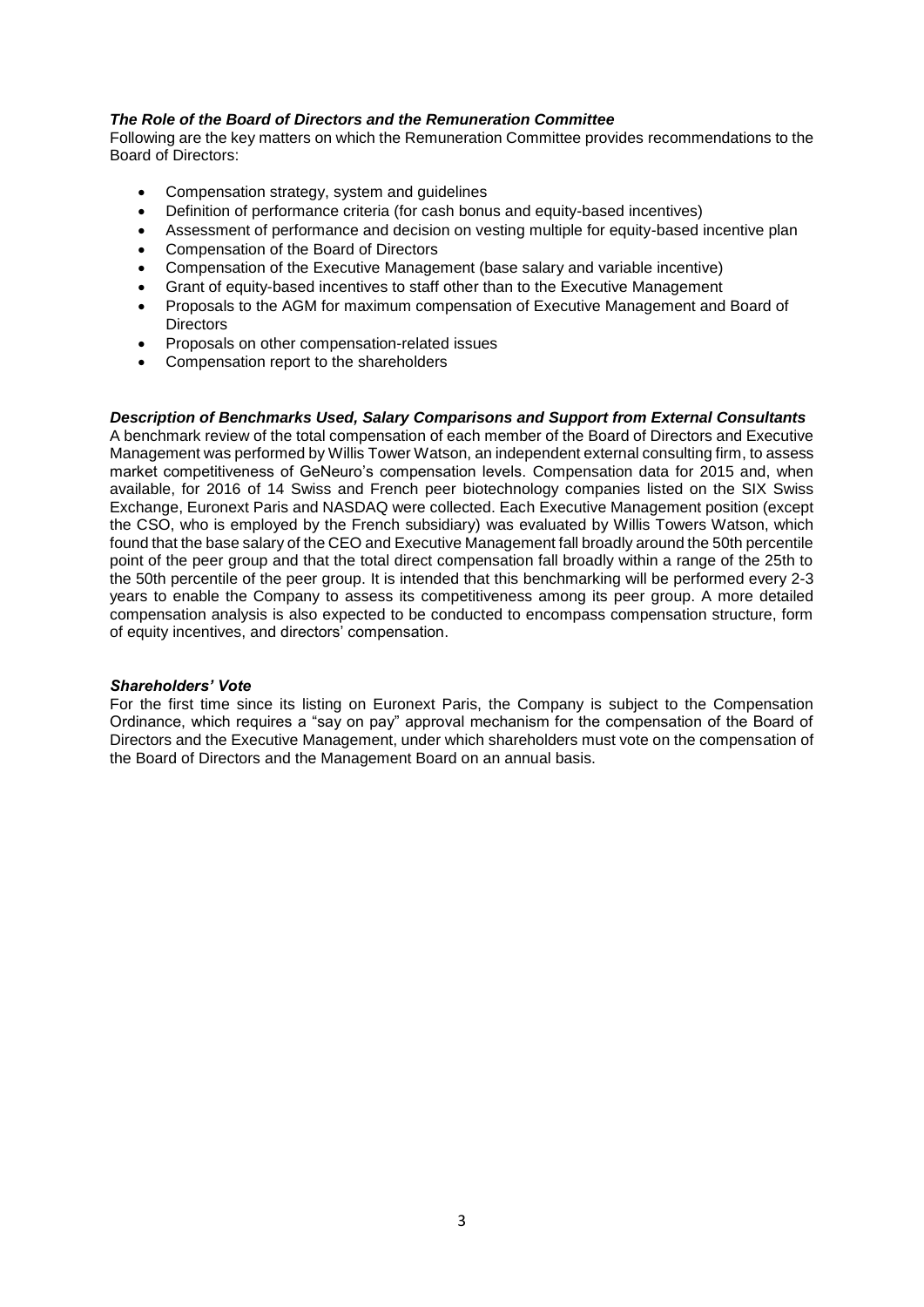# Compensation approval process

|                                                        |                                  |                              | Binding approval by shareholders at AGM                                                                                                                                   |                                                                                                           |  |
|--------------------------------------------------------|----------------------------------|------------------------------|---------------------------------------------------------------------------------------------------------------------------------------------------------------------------|-----------------------------------------------------------------------------------------------------------|--|
| <b>Beneficiaries</b>                                   | <b>Proposal</b>                  | <b>Decision</b> <sup>a</sup> | At the first AGM<br>following the IPO                                                                                                                                     | <b>Subsequent AGMs</b>                                                                                    |  |
| Members of the<br>Board of<br><b>Directors</b>         | <b>Remuneration</b><br>Committee | Board of<br><b>Directors</b> | Maximum total<br>compensation:<br>for the period from April<br>15, 2016<br>to the 2017 AGM<br>and for the period from<br>the 2017 AGM to the<br>2018 AGM                  | Maximum total<br>compensation:<br>for the period between two<br>consecutive AGMs                          |  |
| Members of the<br>Executive<br>Management <sup>b</sup> | Remuneration<br>Committee        | Board of<br><b>Directors</b> | Maximum aggregate<br>compensation:<br>for the period from April<br>15.2016<br>to December 31, 2017,<br>and for the period from<br>January 1, 2018<br>to December 31, 2018 | Maximum aggregate<br>compensation:<br>for the period from January 1<br>to December 31 of the same<br>year |  |

a: subject to shareholders' binding vote

b : the Executive Management (EM) is defined as the Chief Executive Officer (CEO), Chief Operating Officer (COO), Chief Financial Officer (CFO), Chief Scientific Officer (CSO), Chief Development Officer (CDO) and Chief Medical Officer (CMO)

# **COMPENSATION COMPONENTS**

#### *Board of Directors*

The compensation of the members of the Board of Directors may, as per the Company's Articles of Association, consist of fixed and variable compensation. Following the Board of Directors' decision of December 7, 2016, the compensation of the members of the Board of Directors consists exclusively of a fixed annual monetary compensation per term from one general meeting of shareholders to the next. At present only directors who are not linked to one of the large shareholders are remunerated by the Company.

In addition, the Company pays social security contributions where applicable and reimburses members of the Board of Directors for out-of-pocket expenses incurred in relation to their services on an on-going basis. For further information on the compensation for members of the Board of Directors, please refer to the section "Disclosure of 2016 Compensation Paid to the Board of Directors" on page 7.

#### *Executive Management*

The compensation of the members of the Executive Management includes a base salary, variable compensation, pension plan contributions and other benefits such as disability insurance and car allowances. Variable compensation comprises performance-related bonus and equity-based incentives (Performance Share Option Units, or PSOUs, described on page 218 of the Reference Document under section 21.1.4 "Conditional capital"). The contractual notice period for members of the Executive Management does not exceed three months and only one member of the Executive Management, pursuant to his 2009 employment contract (which thus pre-dates the Compensation Ordinance), is entitled to termination indemnities of 5 months of salary; in addition, this person benefits from a possible non-competition indemnity, which could be paid to him on certain conditions at the Company's decision; the maximum amount due would be based on 50% of the annual salary, to be paid annually for the period of the non-competition obligation period, i. e., a maximum of three years.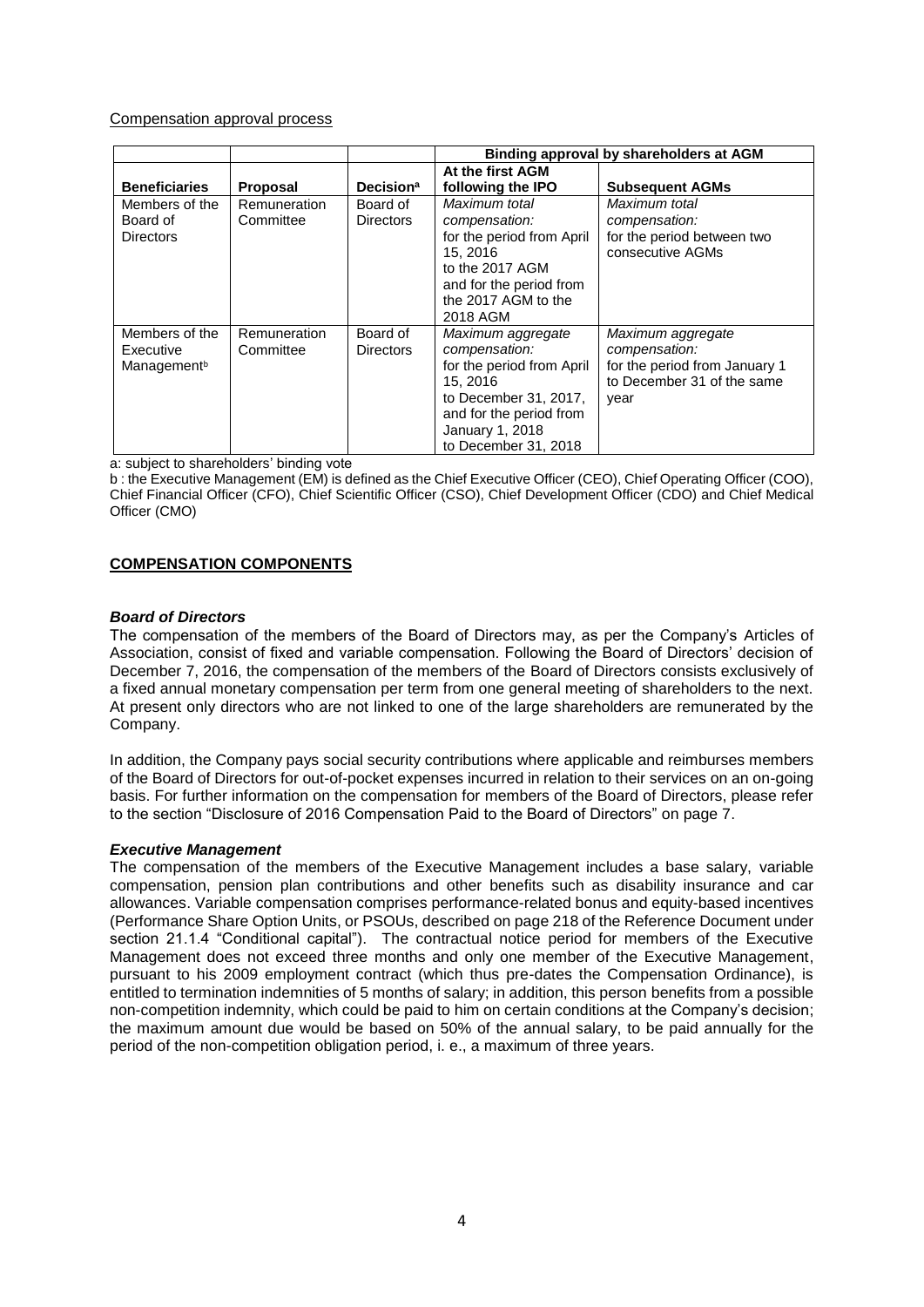The variable compensation elements may be subject to the attainment of performance targets (annual corporate and individual targets) that may take into account the achievement of annual operational, strategic, financial or other objectives.

#### **Fixed base salary**

The fixed base salary is reviewed based on the position, responsibilities, experience and skills of each member of the Executive Management and takes into account individual performance. The Remuneration Committee reviews the fixed base salaries at the beginning of each year to ensure the Company remains an attractive employer.

#### **Indirect benefits**

The Company contributes to the corporate pension plan and provides car allowances and representation allowances for the members of its Executive Management.

# **Performance-related bonus**

Performance-related cash bonuses are reviewed annually and are based on individual and corporate performance. Potential bonuses range from 25 % to 40 % of fixed compensation depending on position and are assessed based on individual and corporate performance, with corporate performance representing from 50% to 75% of the weighting, except for the CEO where it represents 100%. In case of exceptional performance, the bonus may exceed 100% of the target.



*Corporate goals*: Given the current development stage of GeNeuro, the corporate goals are closely linked to the successful advancement of the clinical trials under way, notably the major CHANGE-MS Phase 2b clinical trial in the multiple sclerosis indication, for which top line 6-month results are expected to be published in the fourth quarter of 2017. In addition, corporate development and other goals are also set by the Board of Directors during the first quarter of each year.

*Individual goals* relate to the roles and responsibilities of the members of the Executive Management and are aligned with the corporate strategy and annual corporate goals. Individual goals are set by the CEO (except in the case of the CEO, where they are set by the Board of Directors) during the first quarter of each year.

#### **Equity Incentive Plans**

In November 2015, the Board of Directors adopted the principle of a long-term equity incentive plan for its Executive Management, with formal approval of grants and terms by the Board of Directors on June 22, 2016.

The purpose of the GeNeuro Performance Share Option Units (PSOUs) program is to provide Executive Management members with an opportunity to obtain stock options and benefit from any potential gain in value, thereby providing an additional incentive for participants to contribute to the future success of the Company. The program is therefore aligned with shareholders' interest to enhance shareholder value and increase the ability of the Company to attract and retain individuals with exceptional skills.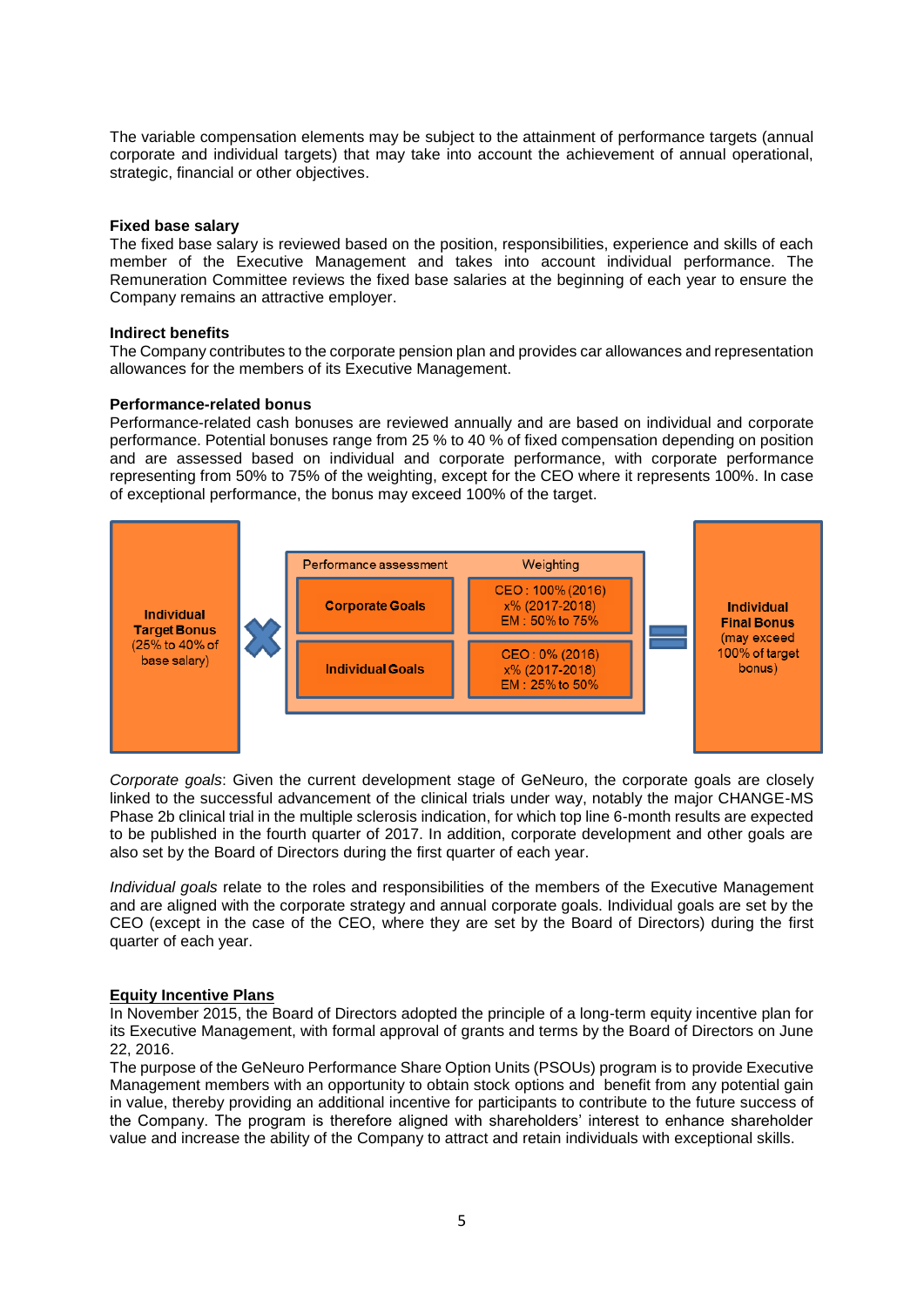Under this discretionary plan, members of the Executive Management are eligible to be granted PSOUs, which vest on the third anniversary of grant date and are subject to performance conditions (other than market conditions). At the end of the PSOU vesting period and subject to the achievement of the performance conditions, the number of share options actually delivered ranges from 0% to 125% of the initial grant. Options so delivered can be exercised during a period of 5 years after the end of the PSOU vesting period. Any value, income or other benefit derived from any share option is not considered part of the participant's salary or compensation for the purposes of calculating any pension or retirement benefits. The strike price is determined by the Board of Directors at the time of award of the PSOU.

The Company made a first issuance of PSOUs in June 2016, with a strike price of EUR 13 per share, corresponding to the IPO price, vs. a market price on June 21, 2016 of EUR 9.30 per share.

For the PSOUs granted in 2016, although there is no cash value of the PSOUs at grant, their fair value was determined at the grant date using a Black & Scholes model and equals to EUR 2.29 per PSOU. For more information about the underlying Plan, see note 9 "Stock Option Plans" in the consolidated financial statements.

According to the results of the external benchmarking, the equity-based compensation level for all positions except the CEO are below the 25th percentile of the market, whilst for the CEO it was between the median and the 75<sup>th</sup> percentile.

#### **Structure of compensation**

The compensation strategy and split for the period from January 1, 2016 to Dec. 31, 2017 has been structured as follows:

• Board of Directors: 100% fixed cash fee;

• Executive Management: for 2016, the compensation structure for the CEO was 49% fixed cash salary (base salary), 23% short-term cash bonus and 28% long-term equity-based incentive in the form of PSOU with 3 year cliff-vesting, and for the other positions was 68% fixed cash salary (base salary), 17% short-term cash bonus and 15% long-term equity-based incentive in the form of PSOU with 3 year cliffvesting. For 2017 and 2018, the overall balance between the fixed component and the variable component are under review by the Remuneration Committee and the Board of Directors to promote entrepreneurial drive and ensure a high level of accountability as well as alignment with the long-term shareholder interest.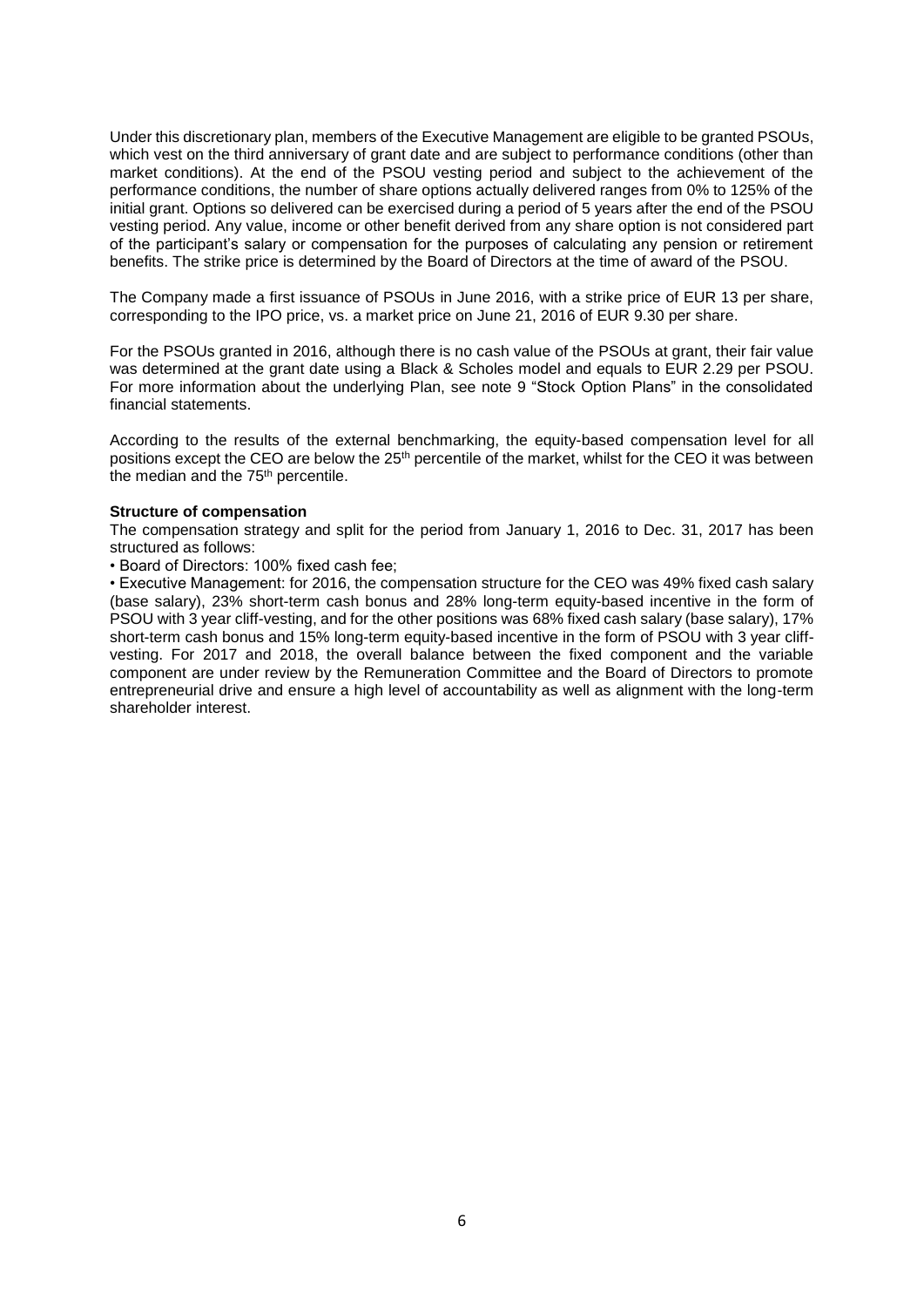# **COMPENSATION DISCLOSURE<sup>1</sup>**

**.** 

# **DISCLOSURE OF 2016 COMPENSATION PAID TO THE BOARD OF DIRECTORS**

The total compensation of the members of the Board of Directors is as follows:

# *For the period from January 1, 2016 to December 31, 2016 (audited):*

|                                    |                                        |     | Total        |
|------------------------------------|----------------------------------------|-----|--------------|
| in EUR thousands                   | <b>Annual cash fee Social security</b> |     | compensation |
| Jesús Martin Garcia <sup>(1)</sup> |                                        |     |              |
| Chairman and CFO                   |                                        |     |              |
| Marc Bonneville                    |                                        |     |              |
| Giacomo Di Nepi                    | 24.5                                   | 2.2 | 26.7         |
| <b>Michel Dubois</b>               | 22.9                                   | 0.6 | 23.5         |
| Eric Falcand                       |                                        |     |              |
| <b>Gordon Francis</b>              | 31.7                                   | 1.3 | 33           |
| <b>Christophe Guichard</b>         |                                        |     |              |
| Jean-Jacques Laborde               |                                        |     |              |
| Andrew Parker <sup>(2)</sup>       |                                        |     |              |
| Total                              | 79.1                                   | 4.1 | 83.2         |

(1): Mr Martin Garcia receives no compensation as a director but only as the CEO, which is disclosed under the Executive Management compensation

(2): Mr Parker resigned from the Board of Directors effective June 30, 2016.

|                                    |                                        |     | Total        |
|------------------------------------|----------------------------------------|-----|--------------|
| in CHF thousands                   | <b>Annual cash fee Social security</b> |     | compensation |
| Jesús Martin Garcia <sup>(1)</sup> |                                        |     |              |
| Chairman and CEO                   |                                        |     |              |
| Marc Bonneville                    |                                        |     |              |
| Giacomo Di Nepi                    | 26.7                                   | 2.4 | 29.1         |
| Michel Dubois                      | 25.0                                   | 0.7 | 25.6         |
| Eric Falcand                       |                                        |     |              |
| Gordon Francis                     | 34.6                                   | 1.4 | 36.0         |
| <b>Christophe Guichard</b>         |                                        |     |              |
| Jean-Jacques Laborde               |                                        |     |              |
| Andrew Parker <sup>(2)</sup>       |                                        |     |              |
| <b>Total</b>                       | 86.2                                   | 4.5 | 90.7         |

<sup>&</sup>lt;sup>1</sup> Shareholders will be called to approve the compensation for the Board of Directors and the Executive Management from the date of the IPO rather than from January 1, 2016; however, because there has been no significant change in the annual compensation following the IPO, the compensation presented here is for the full financial year rather than the stub period from April 18, 2016 to December 31, 2016.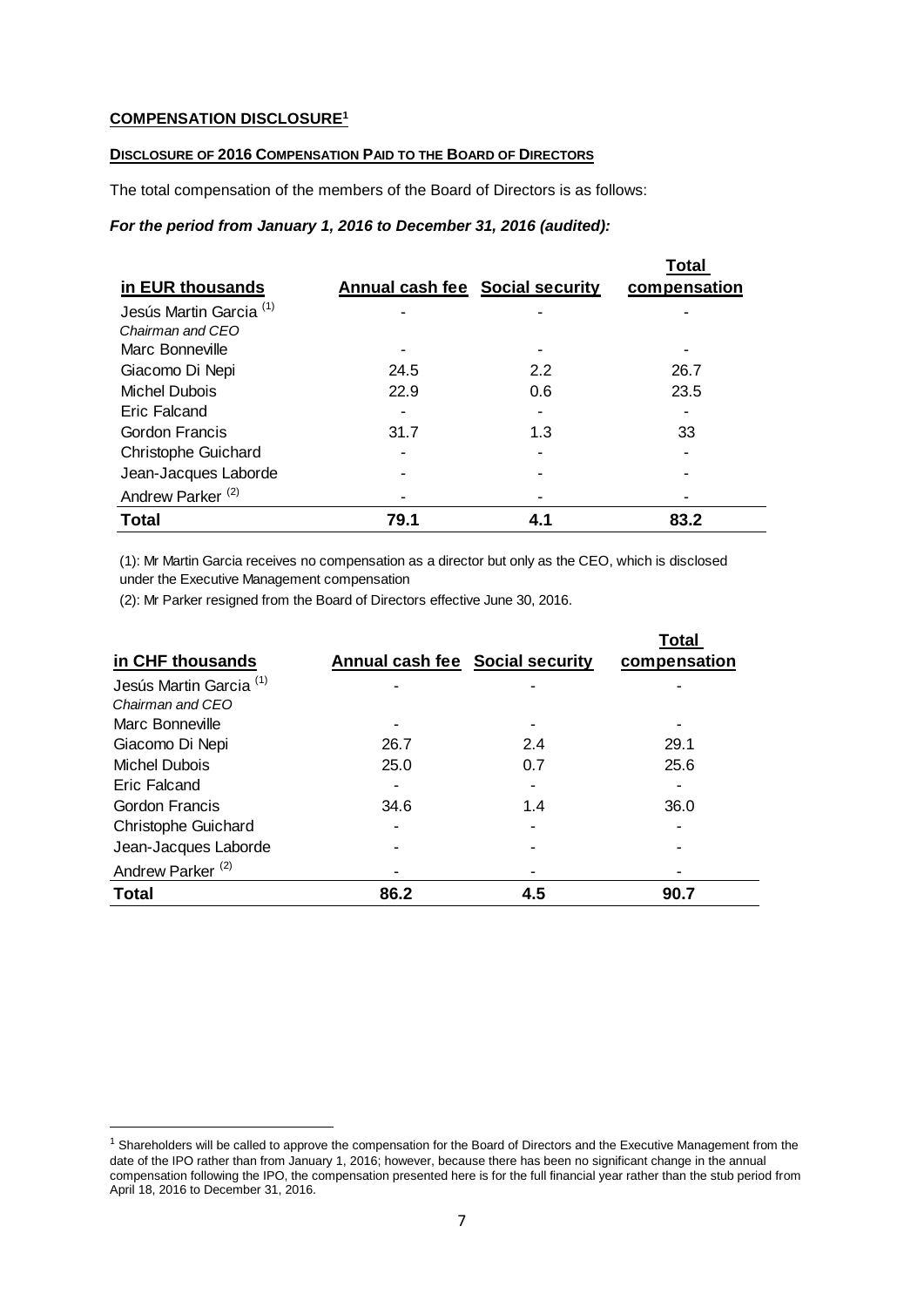#### **DISCLOSURE OF 2016 COMPENSATION PAID TO THE EXECUTIVE MANAGEMENT**

The total compensation of the members of the Executive Management is as follows:

### *For the period from January 1, 2016 to December 31, 2016 (audited):*

| In EUR                                                | Base<br>salary | Cash<br>bonus <sup>(1)</sup> | Non-Cash<br>Equity<br>incentives <sup>(2)</sup> | <b>Social</b><br>Security,<br>pension &<br>others <sup>(3)</sup> | Total<br>Compensation | Number of<br><b>PSOUs</b><br>granted <sup>(2)</sup> |
|-------------------------------------------------------|----------------|------------------------------|-------------------------------------------------|------------------------------------------------------------------|-----------------------|-----------------------------------------------------|
| Jesús Martin Garcia<br>Chairman and CEO               | 366.901        | 168.776                      | 583.892                                         | 129.473                                                          | 1.249.042             | 254.520                                             |
| Other 5 members of the<br><b>Executive Management</b> | 1.252.990      | 326.016                      | 848.267                                         | 313.690                                                          | 2.740.963             | 369,762                                             |
| <b>Total</b>                                          | 1,619,891      | 494.792                      | 1,432,159                                       | 443,163                                                          | 3,990,005             | 624,282                                             |

| In CHF                                                | <b>Base</b><br>salary | Cash<br>bonus $(1)$ | <b>Non-Cash</b><br><b>Equity</b><br>incentives <sup>(2)</sup> | <b>Social</b><br>Security,<br>pension &<br>others <sup>(3)</sup> | Total<br>Compensation | Number of<br><b>PSOUs</b><br>granted <sup>(2)</sup> |
|-------------------------------------------------------|-----------------------|---------------------|---------------------------------------------------------------|------------------------------------------------------------------|-----------------------|-----------------------------------------------------|
| Jesús Martin Garcia<br>Chairman and CFO               | 399.995               | 184.000             | 636,559                                                       | 141.151                                                          | 1,361,705             | 254.520                                             |
| Other 5 members of the<br><b>Executive Management</b> | 1.366.010             | 355.423             | 924.781                                                       | 341,985                                                          | 2,988,198             | 369,762                                             |
| <b>Total</b>                                          | 1,766,005             | 539,422             | 1,561,340                                                     | 483,136                                                          | 4,349,903             | 624,282                                             |

*(1) : cash bonus has been paid in February 2017*

*(2) : under the form of PSOUs, each valued at EUR 2,29 based on Black & Scholes model. The number reflects the total allocation of PSOUs under the three-year plan, with the actual award after three years depending on performance conditions; for 2016, only 92,920 PSOUs for the CEO, and 127,097 PSOUs*  for the other members of the Executive Management have been confirmed, representing an accounting *value of €194,631 for the CEO and €282,756 for the five other members of the Executive Management. (3) : including a provision for social security charges calculated on the valuation of equity incentives based on the entire PSOU grant. Actual social charges will be due only at the time of exercise of the underlying share option, and will be calculated on the gain realized at that time.*

# LOANS AND CREDITS

As of December 31, 2016, the Company has not granted any loans, credit lines or post-retirements beyond the occupational benefit schemes to members of the Board of Directors or the Management Board, except for one loan, representing three months of salary, to one of its officers, Mr Alois B Lang, as permitted by the Company's Articles of Association. Furthermore, the Company has not paid any compensation to nor granted any loans or credit lines to former members of the Board of Directors or related persons.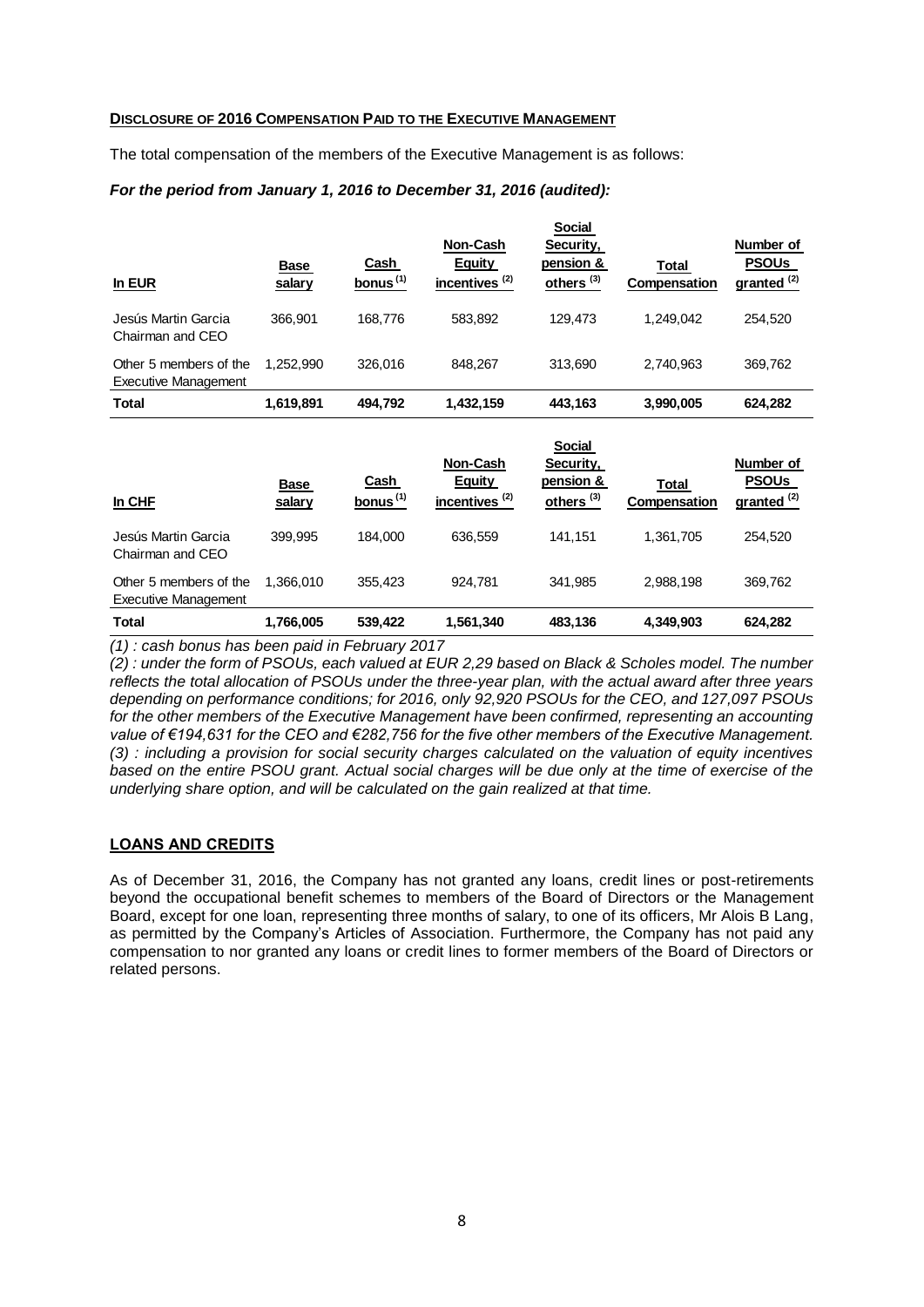# SHARE OWNERSHIP INFORMATION

**Disclosure of shareholdings in the Company by members of the Board of Directors as of Dec. 31, 2016** 

|                                    | <b>Number of shares</b> |
|------------------------------------|-------------------------|
| Jesús Martin Garcia <sup>(1)</sup> |                         |
| Chairman and CFO                   |                         |
| Marc Bonneville                    |                         |
| Giacomo Di Nepi                    | 15,000                  |
| Michel Dubois                      | 48,446                  |
| Eric Falcand                       |                         |
| Gordon Francis                     | 30,000                  |
| <b>Christophe Guichard</b>         |                         |
| Jean-Jacques Laborde               | 3,000                   |
| Total                              | 96.446                  |

(1): Mr Martin Garcia's equity ownership is disclosed under

the Executive Management's shareholdings

### **Disclosure of shareholdings in the Company by members of the Executive Management as of Dec. 31, 2016**

|                     | <b>Number of shares</b> | Number of<br>stock<br>options<br>(vested) | Number of<br><b>PSOUs</b><br>(unvested) |
|---------------------|-------------------------|-------------------------------------------|-----------------------------------------|
| Jesús Martin Garcia |                         |                                           | 254,520                                 |
|                     |                         |                                           |                                         |
| François Curtin     | 20,250                  | 60,000                                    | 73,467                                  |
| Robert Glanzman     |                         |                                           | 74,862                                  |
| Alois Lang          | 20,250                  | 20,000                                    | 72,800                                  |
| Miguel Payró        |                         |                                           | 74,984                                  |
| Hervé Perron        | 80,000                  | 30,000                                    | 73,649                                  |
| <b>Total</b>        | 120,500                 | 110,000                                   | 624,282                                 |